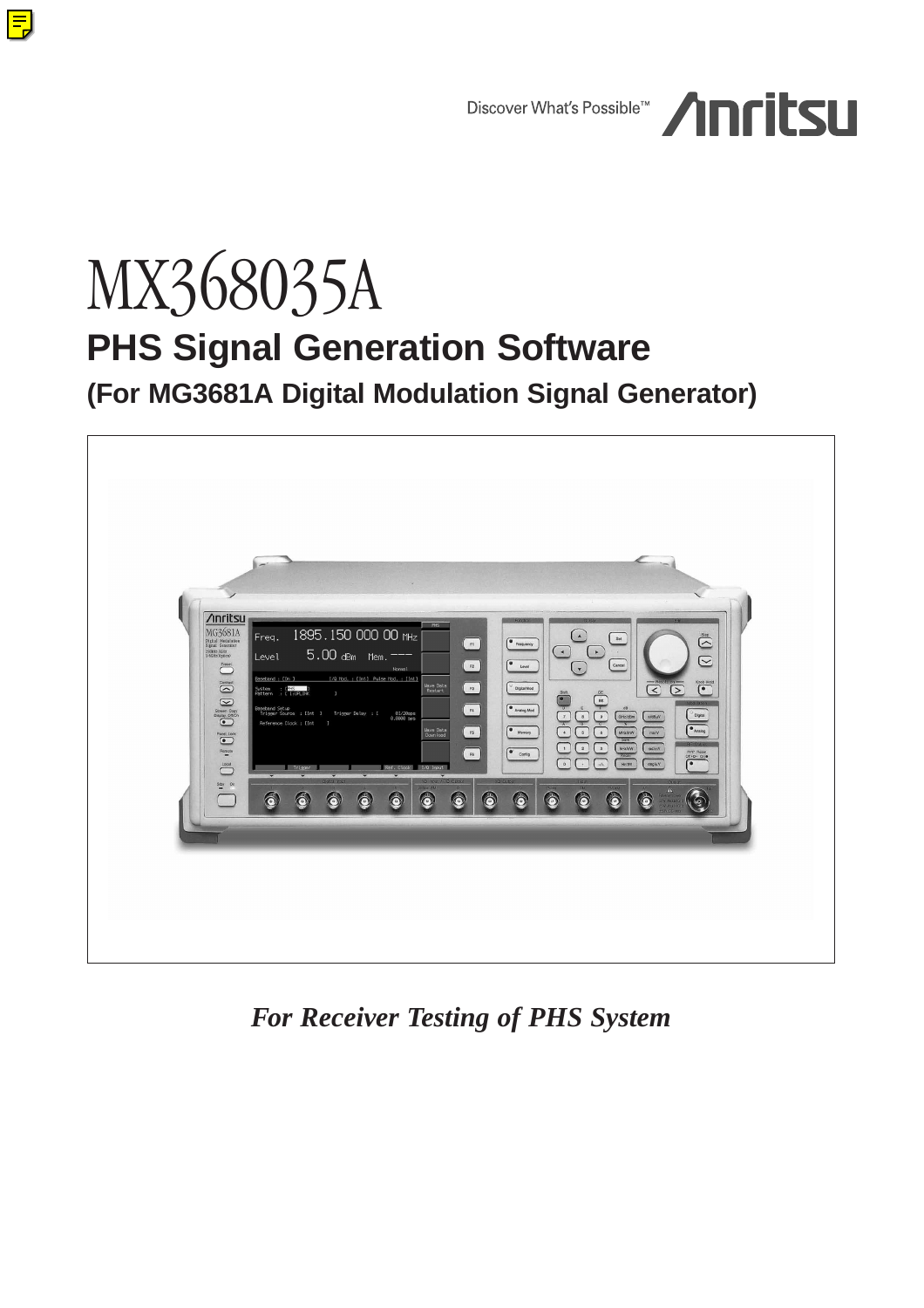# **Outputs signals for RCR STD-28 standard PHS system receiver tests**

The MX368035A PHS Signal Generation Software is installed in the MU368030A Universal Modulation Unit, when the MU368030A is housed in the MG3681A Digital Modulation Signal Generator. It can output RCR STD-28 standard PHS traffic channel (TCH).

## **Simple operation and signal pattern change**

Signals for receiver tests of UPCH communication CS and PS specified by RCR STD-28 can be outputted by selecting signal pattern stored in a large capacity waveform memory, without setting complicated parameters.

Downlink TCH pattern, Uplink TCH pattern, continuous PN9 modulation and continuous PN15 modulation can be changed.

| $1895.15000000$ MHz<br>Freq.                                                                                                                              |           |
|-----------------------------------------------------------------------------------------------------------------------------------------------------------|-----------|
| $5.00$ dBm.<br>Mem.<br>Level                                                                                                                              |           |
| Normal                                                                                                                                                    |           |
| Baseband : [0n ]<br>I/Q Mod. : [Int] Pulse Mod. : [Int]                                                                                                   |           |
| : [PHS<br>$\overline{1}$<br>System<br>$: 10:$ DWLINK<br>Pattern                                                                                           |           |
| $0:$ DWL INK<br>Knob<br>Baseband Se<br>1:UPLINK<br><b>Step</b><br>2: CONPN15<br>01/20sps<br>Trigger S<br>: I<br>Cursor:<br>av.<br>0.0000 sps<br>3: CONPN9 |           |
| <b>Reference</b>                                                                                                                                          |           |
|                                                                                                                                                           |           |
|                                                                                                                                                           | I/Q Input |
| Ref. Clock<br>Trigger                                                                                                                                     |           |
| Signal pattern selection                                                                                                                                  |           |

# **CS test**

Receiver tests (BER: Bit Error Rate) can be performed by selecting Uplink TCH pattern required for testing the CS.



## • **Uplink frame configuration**

|                                                                                                                                                                                                                                |  |                                                                       |  |  | $1$ frame $(5 \text{ ms})$ $\longrightarrow$ |  |  |  |
|--------------------------------------------------------------------------------------------------------------------------------------------------------------------------------------------------------------------------------|--|-----------------------------------------------------------------------|--|--|----------------------------------------------|--|--|--|
|                                                                                                                                                                                                                                |  | Slot 1   Slot 2   Slot 3   Slot 4   Slot 1   Slot 2   Slot 3   Slot 4 |  |  |                                              |  |  |  |
| (Burst off) Burst off) Burst off Surst off TCH Surst off Surst off Surst off Surst off Surst off Surst off Surst off Surst off Surst off Surst off Surst off Surst off Surst off Surst off Surst off Surst off Surst off Surst |  |                                                                       |  |  |                                              |  |  |  |

# • **Uplink traffic channel (TCH) Slot configuration**

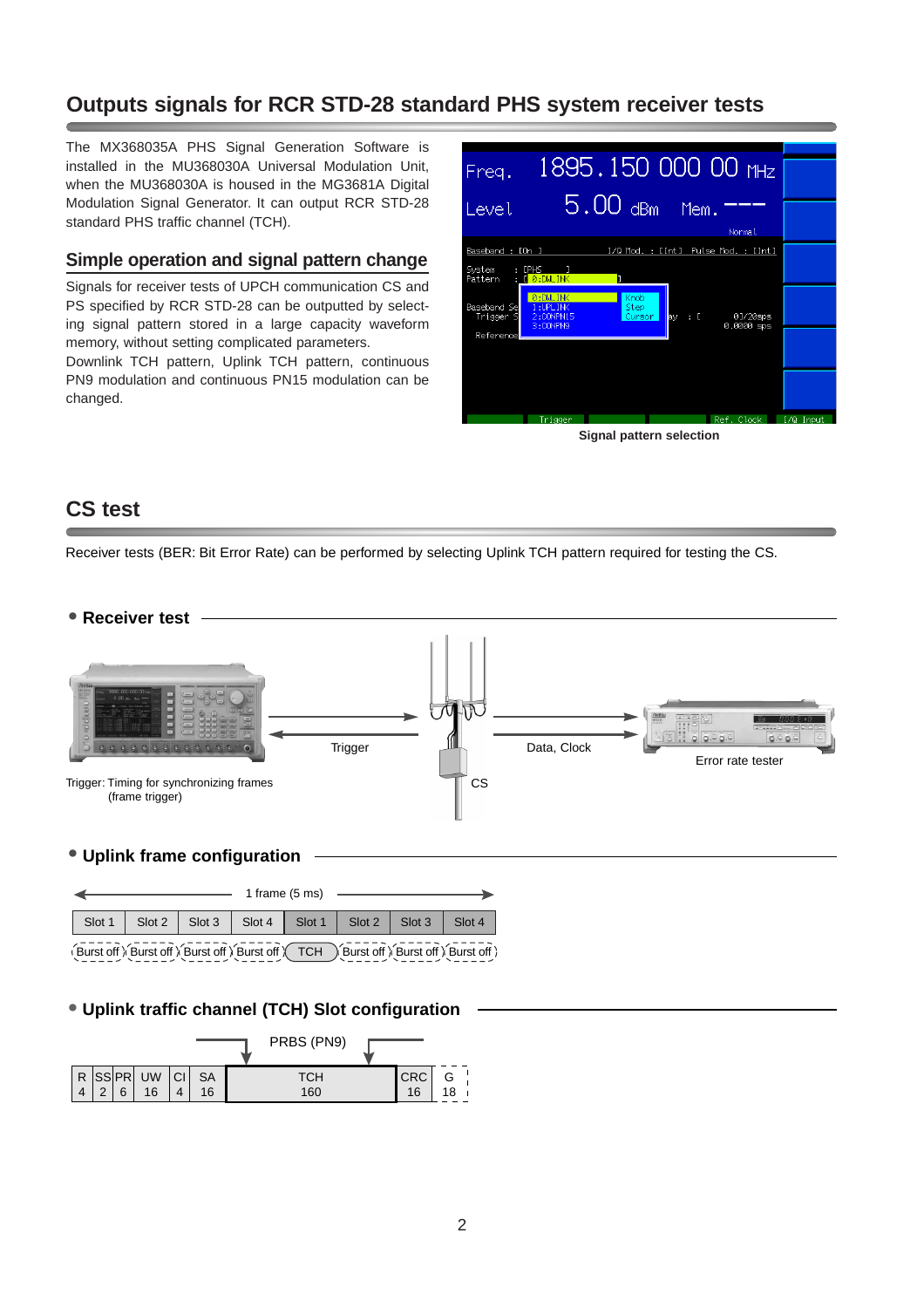# **PS test**

Receiver tests (BER: Bit Error Rate) can be performed by selecting Downlink TCH pattern required for testing the PS.

• **Receiver test**



## • **Downlink frame configuration**

|                                                                                                                                                                                                                                                                                             |  |  |  | 1 frame $(5 \text{ ms})$ |  |  |  |
|---------------------------------------------------------------------------------------------------------------------------------------------------------------------------------------------------------------------------------------------------------------------------------------------|--|--|--|--------------------------|--|--|--|
| Slot 1   Slot 2   Slot 3   Slot 4   Slot 1   Slot 2   Slot 3   Slot 4                                                                                                                                                                                                                       |  |  |  |                          |  |  |  |
| $TCH$ $\rightarrow$ Rurst off $\rightarrow$ Rurst off $\rightarrow$ Rurst off $\rightarrow$ Rurst off $\rightarrow$ Rurst off $\rightarrow$ Rurst off $\rightarrow$ Rurst off $\rightarrow$ Rurst off $\rightarrow$ Rurst off $\rightarrow$ Rurst off $\rightarrow$ Rurst off $\rightarrow$ |  |  |  |                          |  |  |  |

TCH Burst off  $B$  Burst off  $B$  Burst off  $B$  Burst off  $B$  Burst off  $B$  Burst off  $B$  Burst off  $B$ 

## • **Downlink traffic channel (TCH) Slot configuration**

|          |   |                          |                 | PRBS (PN9) |                  |    |
|----------|---|--------------------------|-----------------|------------|------------------|----|
| $\Omega$ | 6 | $ R$ SSPR UW $ C $<br>16 | <b>SA</b><br>16 | тсн<br>160 | <b>CRC</b><br>16 | 18 |

# **Specifications**

| Supported systems/<br><b>Modulation method</b> |                                   | RCR STD-28 (PHS), $\pi$ /4DQPSK                                                                                                                                                                                                  |  |  |  |  |
|------------------------------------------------|-----------------------------------|----------------------------------------------------------------------------------------------------------------------------------------------------------------------------------------------------------------------------------|--|--|--|--|
| <b>Baseband filter</b>                         |                                   | Root Nyquist, Roll-off factor $\alpha = 0.5$                                                                                                                                                                                     |  |  |  |  |
|                                                | <b>UPLINK</b>                     | Slot 1 only: TCH, Slots 2 to 4: Burst off, TCH: PN9 data allocated to adjacent TCH area                                                                                                                                          |  |  |  |  |
| Modulation                                     | <b>DOWNLINK</b>                   | Slot 1 only: TCH, Slots 2 to 4: Burst off, TCH: PN9 data allocated to adjacent TCH area                                                                                                                                          |  |  |  |  |
| data                                           | PN <sub>9</sub>                   | PN9 bit sequence $\pi$ /4DQPSK modulation                                                                                                                                                                                        |  |  |  |  |
|                                                | <b>PN15</b>                       | PN15 bit sequence $\pi$ /4DQPSK modulation                                                                                                                                                                                       |  |  |  |  |
|                                                | Frequency range                   | 10 to 3000 MHz                                                                                                                                                                                                                   |  |  |  |  |
|                                                | Output level                      | $-143$ to $+13$ dBm                                                                                                                                                                                                              |  |  |  |  |
|                                                | Level accuracy                    | Within $\pm 1.0$ dB ( $\leq +5$ dBm) compared with CW output level [At modulation data PN9/PN15]                                                                                                                                 |  |  |  |  |
|                                                | Vector error                      | ≤1.8 % (rms) *At output of +5 dBm, 100 to 2100 MHz, 18° to 35 °C                                                                                                                                                                 |  |  |  |  |
| RF signal                                      | Adjacent channel<br>leakage power | At output of +5 dBm, PLL mode: narrow, 100 to 1000 MHz and 1750 to 2500 MHz, RBW: 3 kHz,<br><b>VBW: 10 kHz</b><br>≤–66 dBc (600 kHz offset, BW: 192 kHz), –69 dBc (900 kHz offset, BW: 192 kHz)<br>[At modulation data PN9/PN15] |  |  |  |  |
|                                                | Burst On/Off ratio                | Excluding performance deterioration due to spurious emission of MG3681A main frame.<br>≥65 dB (+5 dBm) [At modulation data UPLINK/DOWNLINK]                                                                                      |  |  |  |  |
| IQ signal                                      | Output level                      | $\sqrt{1^2 + Q^2}$ = 359 mV (rms)                                                                                                                                                                                                |  |  |  |  |
|                                                |                                   |                                                                                                                                                                                                                                  |  |  |  |  |
| Transmit                                       | Symbol rate                       | 192 ksps                                                                                                                                                                                                                         |  |  |  |  |
| speed                                          | Transmit speed<br>accuracy        | Depends on basic signal accuracy of MG3681A (except for the case of external synchronization).                                                                                                                                   |  |  |  |  |
| Firmware backup space                          |                                   | CPU: 137.3 kbyte, FPGA: 49.5 kbyte (within MU368030A Universal Modulation Unit)                                                                                                                                                  |  |  |  |  |